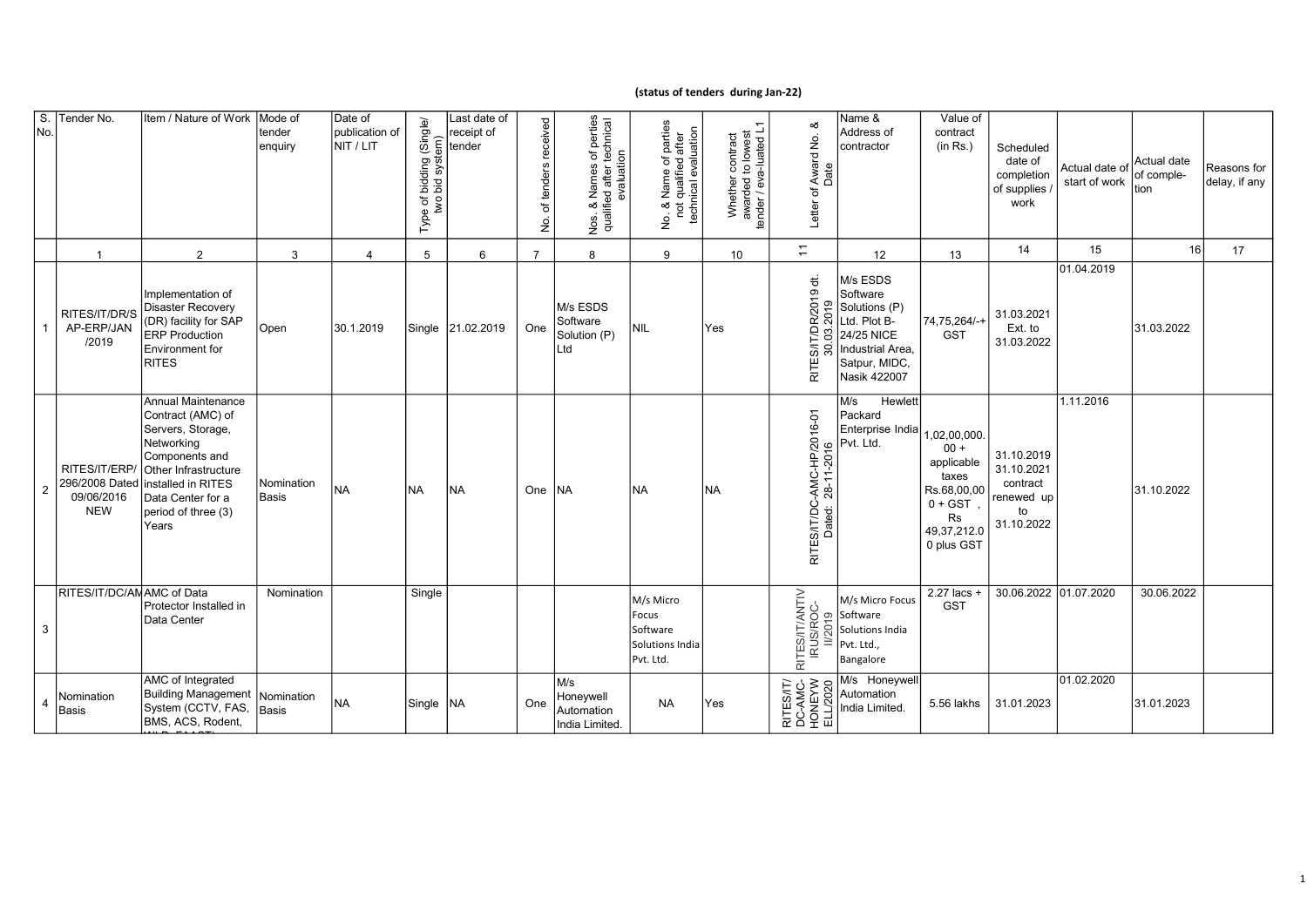| $\overline{\mathsf{s}}$ .<br>No. | Tender No.                                  | Item / Nature of Work                                                 | Mode of<br>tender<br>enquiry | Date of<br>publication of<br>NIT / LIT | Type of bidding (Single/<br>two bid system) | Last date of<br>receipt of<br>tender | received<br>tenders<br>৳<br>ş | Nos. & Names of perties<br>qualified after technical<br>evaluation | No. & Name of parties<br>not qualified after<br>technical evaluation | Whether contract<br>awarded to lowest<br>tender / eva-luated L1 | త<br>Letter of Award No.<br>Date                           | Name &<br>Address of<br>contractor                                                                | Value of<br>contract<br>(in Rs.)                                                                                               | Scheduled<br>date of<br>completion<br>of supplies<br>work | Actual date of Actual date<br>start of work | of comple-<br>ltion | Reasons for<br>delay, if any |
|----------------------------------|---------------------------------------------|-----------------------------------------------------------------------|------------------------------|----------------------------------------|---------------------------------------------|--------------------------------------|-------------------------------|--------------------------------------------------------------------|----------------------------------------------------------------------|-----------------------------------------------------------------|------------------------------------------------------------|---------------------------------------------------------------------------------------------------|--------------------------------------------------------------------------------------------------------------------------------|-----------------------------------------------------------|---------------------------------------------|---------------------|------------------------------|
|                                  | $\overline{1}$                              | $\overline{2}$                                                        | 3                            | $\overline{4}$                         | 5                                           | 6                                    | $\overline{7}$                | 8                                                                  | 9                                                                    | 10 <sup>10</sup>                                                | H                                                          | 12                                                                                                | 13                                                                                                                             | 14                                                        | 15                                          | 16                  | 17                           |
| $\overline{5}$                   | RITES/IT/Intern<br>et/ROC-II/2019           | Internet bandwidth for<br><b>ROC II</b>                               | Nomination<br>Basis          |                                        |                                             |                                      |                               |                                                                    |                                                                      |                                                                 | RITES / IT / Internet /<br>ROC II / 2019 dt.<br>16/05/2019 | M/s Powergrid<br>Corpn.,<br>Gurgaon                                                               | 5,79,968/-+<br><b>GST</b>                                                                                                      | May. 2022                                                 | May. 2019                                   | May-22              |                              |
| 6                                | RITES/IT/INTE<br>RNET/BSNL/20<br>18         | Internet bandwidth for<br>ROC I                                       | Nomination<br><b>Basis</b>   | 2.2.2019                               |                                             |                                      | $\sim$                        | M/s BSNL Ltd M/s BSNL                                              | Ltd                                                                  |                                                                 | In Progress                                                | M/s BSNL Ltd                                                                                      | 10.8 lakhs +<br>taxes                                                                                                          | 20.2.2022                                                 |                                             | 20.02.2022          |                              |
| $\overline{7}$                   | RITES/IT/AMC/<br>COMP-<br><b>PERIP/2020</b> | Supply of 5 No. AMC<br>Engineers and AMC<br>of Printers/ Plotters     | Open Tender   NA             |                                        | NA.                                         | <b>NA</b>                            | NA                            | <b>NA</b>                                                          | <b>NA</b>                                                            | Yes                                                             | RITES/IT/AMC<br>/COMP-<br>PERIP/2020<br>dt. 28/11/2020     | M/s Delphi<br>Infosolutions<br>Pvt. Ltd.                                                          | 18.46 lakhs.<br>Extension<br>upto feb<br>2022                                                                                  | Feb-22                                                    | Dec. 2020                                   | Feb-22              |                              |
| 8                                | Nomination<br>basis                         | Implementation of<br>GepNIC under CPPP<br>in RITES for three<br>years | Nomination<br>basis          | <b>NA</b>                              | <b>NA</b>                                   | <b>NA</b>                            | <b>NA</b>                     | <b>NA</b>                                                          | <b>NA</b>                                                            | İNA                                                             | RITES/IT/e-<br>Procurement/ 2017<br>dated 23.06.2021       | NICSI, 6th<br>floor, Hall No.<br>283, NBCC<br>Tower, 15<br>Bhikaji Cama<br>Place, Delhi<br>110066 | 1st year<br>16,15,000/-<br>including<br>GST, 2nd<br>& 3rd year<br>each<br>8,12,000<br>including                                | Jan. 2021<br>Extn wef<br>Feb 2021                         | Nov. 2017                                   | Jan-24              |                              |
| 9                                | corporate<br>mailing (NICSI)                | Providing<br>infrastructure &<br>services for corporate<br>mailing    | Nomination<br><b>Basis</b>   | <b>NA</b>                              | <b>NA</b>                                   | <b>NA</b>                            | <b>NA</b>                     | <b>NA</b>                                                          | <b>NA</b>                                                            | <b>NA</b>                                                       | Proforma invoice No.<br>PMI/HR/8/889 dt. 13.03.2019        | NICSI, 6th<br>floor, Hall No.<br>283, NBCC<br>Tower, 15<br>Bhikaji Cama<br>Place, Delhi<br>110066 | $749000 +$<br>taxes for<br>2019-20 Rs.<br>680541<br>Including<br>GST (2020-<br>21). Year<br>2021-22 at<br>Rs. 6.29<br>plus GST | on going                                                  | 01.04.2019                                  | 31.03.2022          |                              |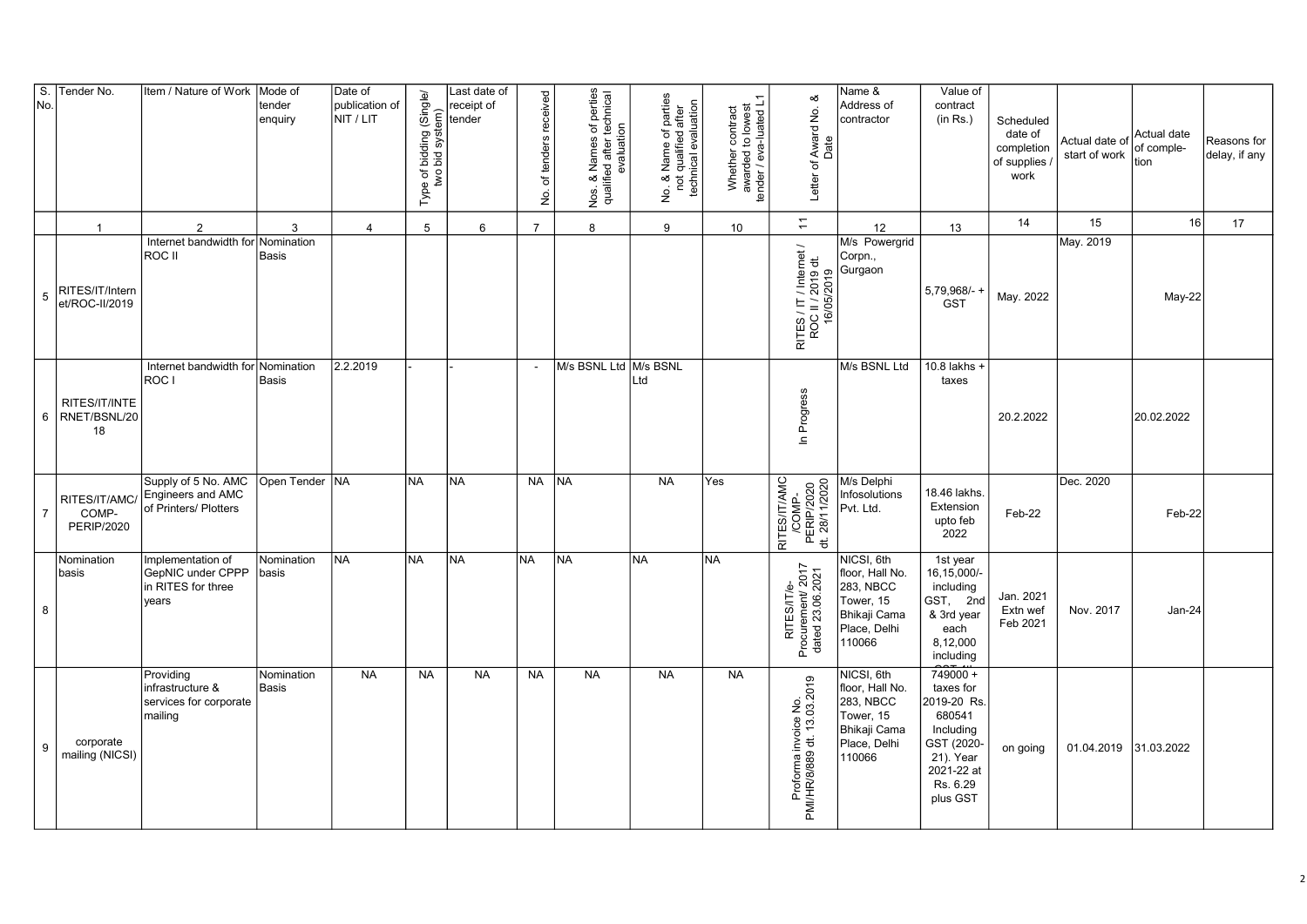| S.<br>No. | Tender No.                                 | Item / Nature of Work                                                                                                                    | Mode of<br>tender<br>enquiry | Date of<br>publication of<br>NIT / LIT | Type of bidding (Single/<br>two bid system) | Last date of<br>receipt of<br>tender | of tenders received<br>ş | Nos. & Names of perties<br>qualified after technical<br>evaluation                         | No. & Name of parties<br>not qualified after<br>technical evaluation | Whether contract<br>awarded to lowest<br>tender / eva-luated L1 | ∞<br>Letter of Award No.<br>Date                                                                    | Name &<br>Address of<br>contractor                                                                                                          | Value of<br>contract<br>(in Rs.)                                       | Scheduled<br>date of<br>completion<br>of supplies<br>work | Actual date of<br>start of work | Actual date<br>of comple-<br>tion | Reasons for<br>delay, if any |
|-----------|--------------------------------------------|------------------------------------------------------------------------------------------------------------------------------------------|------------------------------|----------------------------------------|---------------------------------------------|--------------------------------------|--------------------------|--------------------------------------------------------------------------------------------|----------------------------------------------------------------------|-----------------------------------------------------------------|-----------------------------------------------------------------------------------------------------|---------------------------------------------------------------------------------------------------------------------------------------------|------------------------------------------------------------------------|-----------------------------------------------------------|---------------------------------|-----------------------------------|------------------------------|
|           |                                            | $\overline{2}$                                                                                                                           | 3                            | $\boldsymbol{\Delta}$                  | 5                                           | 6                                    | $\overline{7}$           | 8                                                                                          | $\boldsymbol{9}$                                                     | 10                                                              | $\overline{+}$                                                                                      | 12                                                                                                                                          | 13                                                                     | 14                                                        | 15                              | 16                                | 17                           |
| 10        |                                            | Class III DSC                                                                                                                            | limited                      |                                        | single                                      | $\mathbf{r}$                         | $\overline{3}$           | 1. M/s<br>Verasys<br>Technolgies<br>$(P)$ Ltd.<br>2. M/s GNFC<br>Ltd. (n) Code             |                                                                      | N/A                                                             |                                                                                                     | M/s GNFC Ltd.<br>403, GNFC Info<br>Tower,<br>Ahmedabad                                                                                      | Rs.10,35,00<br>$0 + GST$                                               | Apr-23                                                    | 6.1.2020                        | 5.1.2023                          |                              |
| 11        | RITES/IT/ERP/<br><b>SAP/JAN 2018</b>       | Appointment of<br>service provider for<br>providing SAP ERP<br>Application<br>maintenance &<br>support services at<br><b>RITES</b>       | Open tender                  | 01.06.2019                             | Single                                      | 26.06.2019                           | l2                       | $1)$ M/s<br>SilverTouch<br>Technologies,<br>$2)$ M/s<br>VistaramLtd.                       | M/s Vistarem Yes<br>Ltd.                                             |                                                                 | RITES/IT/ERP/SAP/AMS20<br>14.08.2019<br>$\overleftrightarrow{\sigma}$<br>$\overset{\circ}{\approx}$ | M/s Silver<br>Touch<br>Technologies<br>Ltd, 2nd floor,<br>Saffron Tower,<br>Near Panchwati<br>Circle,<br>Ahmedabad,<br><b>Gujrat 380006</b> | Rs.1960000<br>$0/-+GST$                                                | 13.08.2021<br>Extn wef<br>14.08.2021<br>to<br>13.08.2022  | 14.08.2019                      | ongoing<br>13.08.2022             |                              |
| 12        | ICE/369/2019<br><b>DATED</b><br>23/12/2019 | RITES/IT/EOFF Hosting of E-office<br>Application for 5 years                                                                             | Nomination                   |                                        | Single                                      |                                      |                          | <b>M/S RAILTEL</b><br><b>CORPORATI</b><br>ON OF INDIA<br>LTD.,<br><b>GURGAON</b>           |                                                                      |                                                                 | RITES/IT/EOFFICE/36<br>9/2019 DATED<br>23/12/2019                                                   | M/S RAILTEL<br>CORPORATIO<br>N OF INDIA<br>LTD.,<br>GURGAON                                                                                 | 140,00,000/-<br>$+$ GST<br>$(28,00,000/-$<br>per year)                 | 31.10.2024                                                | 01.11.2019                      | 31.04.2024                        |                              |
| 13        |                                            | RITES/IT/WEBS Hosting Services for<br><b>RITES Website and</b><br>Applications for 1 year<br>+ Extended for further<br>period of 2 years | Nomination                   |                                        | Single                                      |                                      |                          | <b>M/S RAILTEL</b><br><b>CORPORATI</b><br>ON OF INDIA<br>LTD., PLOT<br>NO.<br>143, SECTOR- |                                                                      |                                                                 | EBSI<br>RITES/IT/W                                                                                  | M/S RAILTEL<br>CORPORATIO<br>N OF INDIA<br>LTD., PLOT<br>NO.<br>143, SECTOR-                                                                | 11,30,000/-<br>$+$ GST :<br>Extension<br>Value<br>22,60,000/-<br>+ GST | 31.08.2020<br>31.08.2022                                  | 01.09.2019                      | 31.08.2022                        |                              |
| 14        | RITES/IT/ANTI<br>VIRUS/ROC-<br>1/2020      | Procurements of<br>antivirus for ROC-I.                                                                                                  | GeM                          |                                        |                                             |                                      |                          | M/s Mikroz<br><b>AS Solutions</b>                                                          |                                                                      |                                                                 | 1687718828212<br>GEMC-51                                                                            |                                                                                                                                             | 415000.00<br>incl. of GST                                              | 01.02.2022                                                | 02.02.2021                      | 01.02.2022                        |                              |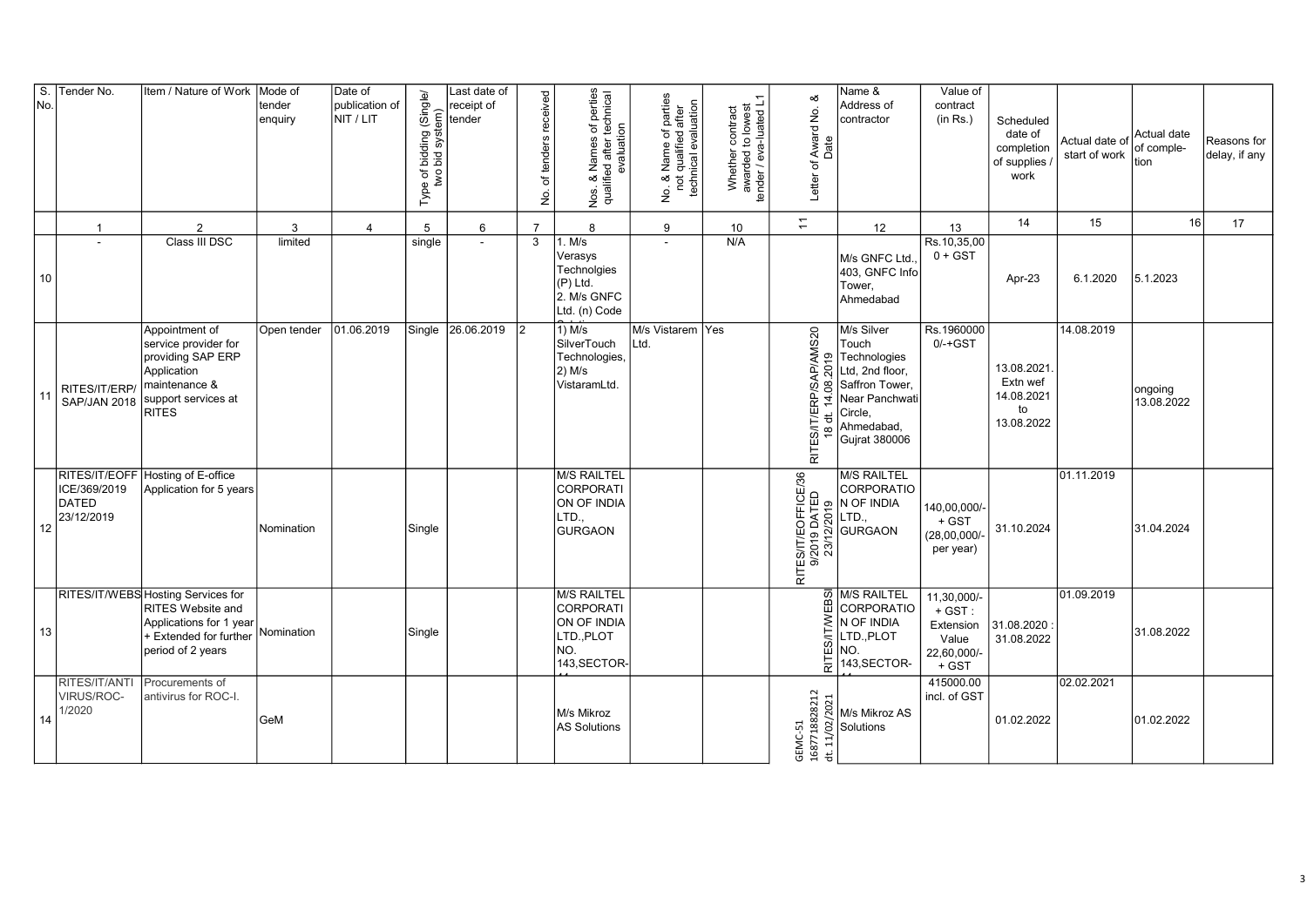| $\overline{\mathsf{s}}$ .<br>No. | Tender No.                                                         | Item / Nature of Work                                                                                                                                               | Mode of<br>tender<br>enquiry | Date of<br>publication of<br>NIT / LIT | Type of bidding (Single/<br>two bid system) | Last date of<br>receipt of<br>tender                 | received<br>of tenders<br>ş | s of perties<br>technical<br>evaluation<br>Nos. & Names c<br>qualified after to<br>Nos.         | No. & Name of parties<br>not qualified after<br>technical evaluation | Whether contract<br>awarded to lowest<br>tender / eva-luated L1 | త<br>Award No.<br>Date<br>Letter of                                | Name &<br>Address of<br>contractor                                                                                                  | Value of<br>contract<br>(in Rs.) | Scheduled<br>date of<br>completion<br>of supplies<br>work | Actual date of<br>start of work | Actual date<br>of comple-<br>tion | Reasons for<br>delay, if any |
|----------------------------------|--------------------------------------------------------------------|---------------------------------------------------------------------------------------------------------------------------------------------------------------------|------------------------------|----------------------------------------|---------------------------------------------|------------------------------------------------------|-----------------------------|-------------------------------------------------------------------------------------------------|----------------------------------------------------------------------|-----------------------------------------------------------------|--------------------------------------------------------------------|-------------------------------------------------------------------------------------------------------------------------------------|----------------------------------|-----------------------------------------------------------|---------------------------------|-----------------------------------|------------------------------|
|                                  | $\overline{\mathbf{1}}$                                            | $\overline{2}$                                                                                                                                                      | 3                            | $\overline{4}$                         | 5                                           | 6                                                    | $\overline{7}$              | 8                                                                                               | 9                                                                    | 10                                                              | $\div$                                                             | 12                                                                                                                                  | 13                               | 14                                                        | 15                              | 16                                | 17                           |
| 16                               | ashboard &<br>App/Tender 3                                         | RITES/IT/MR/D Design, development<br>Hosting &<br>Maintenance for 3<br>vears of integrated<br>web dashboard based<br>website with mobile                            | Limited                      | 16.08.2019                             | two<br>packet<br>system                     | 04.09.2019                                           | 2                           | M/s ANJ<br>Creations and<br>M/s Outline<br>India Pvt. Ltd.                                      |                                                                      |                                                                 | RITES/IT/MR/Da<br>shBoard&App/T<br>ender-3 dated<br>12/06/2020     | M/s ANJ<br>Creations Pvt.<br>Ltd. Rajouri<br><b>Garden Nes</b><br>Delhi                                                             | 71.17 lacs<br>incl. GST          | $Jun-23$                                                  | <b>Jun-20</b>                   | $Jun-23$                          |                              |
| 17                               | RITES/IT/MoR/<br>SeeMyStation/T<br>ender-4                         | ment, Hosting &<br>Maintenance for 3<br>years of integrated<br>web dash-board<br>based website with<br>mobile app named                                             | Limited                      | 26.8.2019                              | two<br>packet<br>system                     | 17.9.2019                                            | 6                           | M/s Amity<br>Software<br>Systems<br>Ltd., M/s ANJ<br><b>Creations Pvt</b><br>Ltd, M/s           | M/s Silver<br>Touch<br>Technologies<br>Ltd.                          | Yes                                                             | RITES/IT/MOR/<br>SeeMyStation/T<br>ender_4 dated<br>04/06/2020     | M/s ANJ<br>Creations Pvt.<br>Ltd. Rajouri<br>Garden Nes<br>Delhi                                                                    | 43.06 lacs +<br><b>GST</b>       | <b>Jun-23</b>                                             | <b>Jun-20</b>                   | $Jun-23$                          |                              |
| 18                               | <b>Quotation No:</b><br>RITES/IT/BOA<br>RD-<br>Dated<br>18/01/2022 | Digital Board Meeting<br>MEETING/2021 for RITES/REMCL                                                                                                               | Quotation                    | N/A                                    | single                                      | Last date of<br>recept of<br>Quotation<br>25-01-2022 | 3                           | Mobitrail,<br><b>BoardPac</b><br>India Pvt Ltd,<br><b>AXAR Disital</b><br>servicres pvt<br>Itd. | nil                                                                  | awarded to<br>$\vert$ 1                                         | RITES/IT/BOSARD-<br>MEETING/2021 dated<br>31/01/2022               | <b>AXAR Digital</b><br>Services pvt<br>Itd. Office 14,<br>3rd Floor. L<br>Square,<br>Sanghvi<br>Nagar,                              | 3,90,000/-<br>plus GST           | 30-01-2023                                                | 31-01-2022                      | 30-01-2023                        |                              |
| 19                               | RITES/IT/INTERN<br>ET/POWERGRID/<br>2022 Dated 10-<br>jan, 2022    | Providing Internet<br>bandwidth of 120 Mbps<br>$(1.1)$ and 40 Mbps<br>$(1:1)$ at RITES ROC- $\vert$ ,<br>Sector 29, Gurugram for<br>a period of three (3)<br>years. | Nomination                   |                                        |                                             |                                                      |                             |                                                                                                 |                                                                      |                                                                 | RITES/IT/INTE<br>RNET/POWER<br>GRID/2022<br>Dated 10-<br>jan, 2022 | M/s Powergrid<br>Corpn. of India<br>Ltd.<br>B-9 Qutab<br>Institutional<br>Area<br>New Delhi -<br>110015                             | Rs<br>24,30,708.00<br>$+GST$     |                                                           | 27-01-2022                      | 26-01-2025                        |                              |
| 20                               | RITES/IT/INTERN<br>ET/ROC-II/2022<br>dated 7th<br>jan, 2022        | Providing 40 Mbps ('1:1)<br>Internet bandwidth for<br>RITES ROC-II, Sector44,<br>Gurugram for a period<br>of three (3) years.                                       | Nomination                   |                                        |                                             |                                                      |                             |                                                                                                 |                                                                      |                                                                 | RITES/IT/INTE<br>RNET/ROC-<br>II/2022 dated<br>7th jan, 2022       | M/s RailTel<br>Corporation of<br>India Ltd. Plot no $R_5$ 7,44,000<br>143, Institutional<br>area, Sector-44,<br>Gurugram-1<br>22003 | +GST                             |                                                           | 21-01-2022                      | 20-01-2025                        |                              |